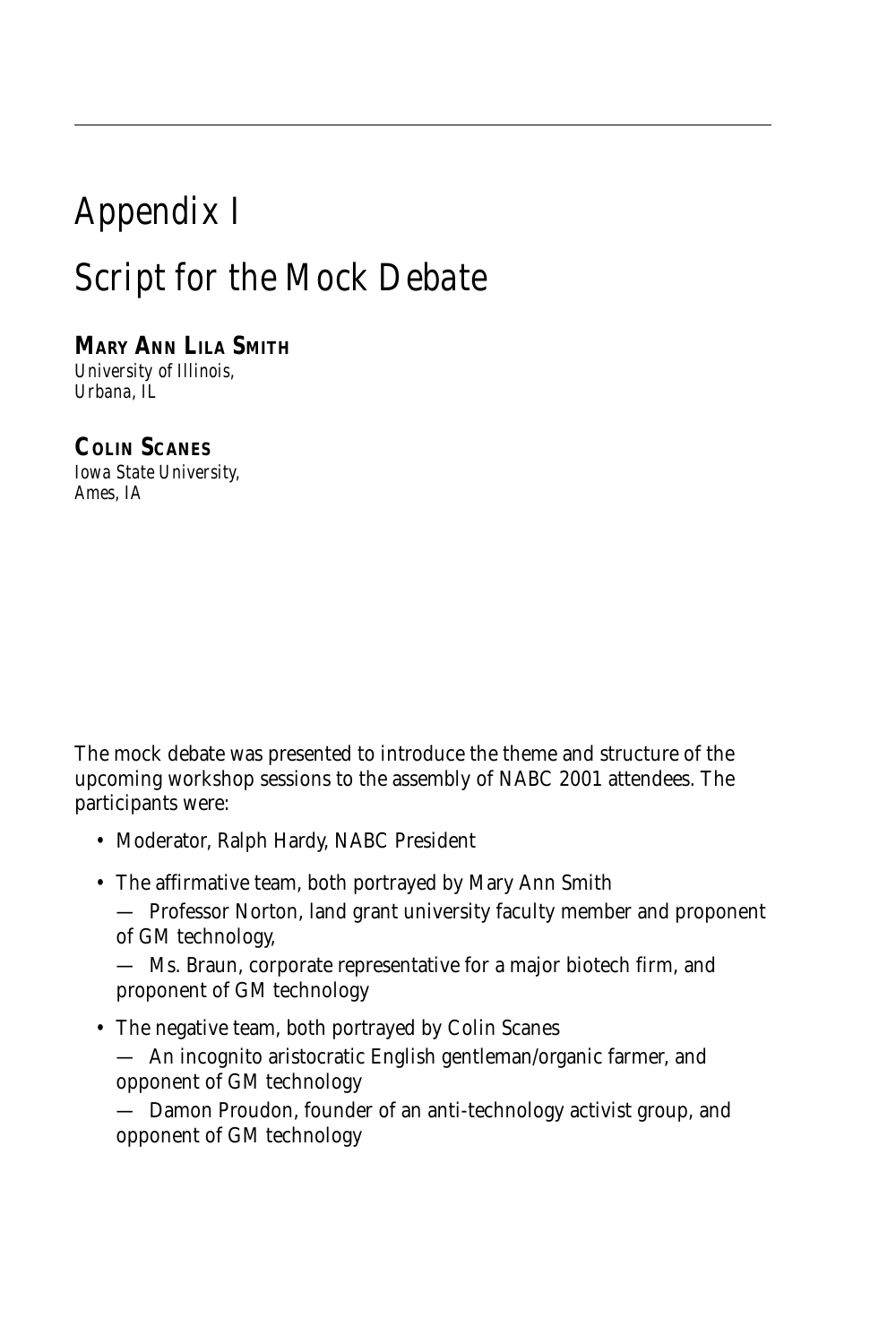*Moderator:* Good morning. I am Ralph Hardy, President of the NABC, and I will be acting as the moderator this morning for a brief mock debate that will set the scene for the workshop breakout sessions to follow.

Let me make the following disclaimer before we begin: although we are, in fact, dealing with real issues and controversies here, the following presentation is a *mock* debate, between fictitious characters. Any resemblance of any of the participants to real people, dead or alive, is purely coincidental. Let me tell you, I cannot imagine that any of you could ever mistake any of these characters for real people, but I just wanted to make this crystal clear.

We are gathered today to hear informed arguments on both sides of the issue in The Great Agricultural Biotechnology Debate. The resolution is:

*Be it resolved: that GM technology is a sound and safe innovation, and should be permitted in the food chain without restrictions.*

We will feature two opposing teams. Our first spokesperson is Professor Norton, a member of the faculty at a large land grant university. She is a strong proponent of GM technology and a long-time researcher in molecular techniques for improvement of vegetable crops. Professor Norton will speak in favor of the resolution.

Our first negative spokesperson this morning is a distinguished gentleman from the United Kingdom who wishes to remain anonymous. However, I will say that he is a part-time organic farmer, and a member of a very prominent, upper-crust family. His Highness—excuse me, I meant to say—our anonymous gentleman is strongly opposed to the resolution, and will give arguments why biotechnology must not be permitted into the food chain.

Professor Norton will begin with a statement in favor of GM technology.

*Professor Norton (in white lab coat, latex gloves, and safety goggles):* Good morning. As a seasoned member of the scientific community, I can tell you that recombinant DNA techniques are nothing to be alarmed about. There is nothing remotely dangerous about this simple, straightforward technique that careful scientists like myself use brilliantly to improve your foods, and contribute substantially to your quality of life! I really don't understand what all the fuss is about!

There seems to be a lot of confusion about agricultural biotechnology, and I'm sure that I can help by explaining the basics of the science in simple, easyto-comprehend terms that will make it clear to all of you. Surely once you realize how harmless this process is, all your fears will disappear!

Lets go to a few slides please—

*Moderator:* But professor, this is a formal debate, we weren't planning on showing slides.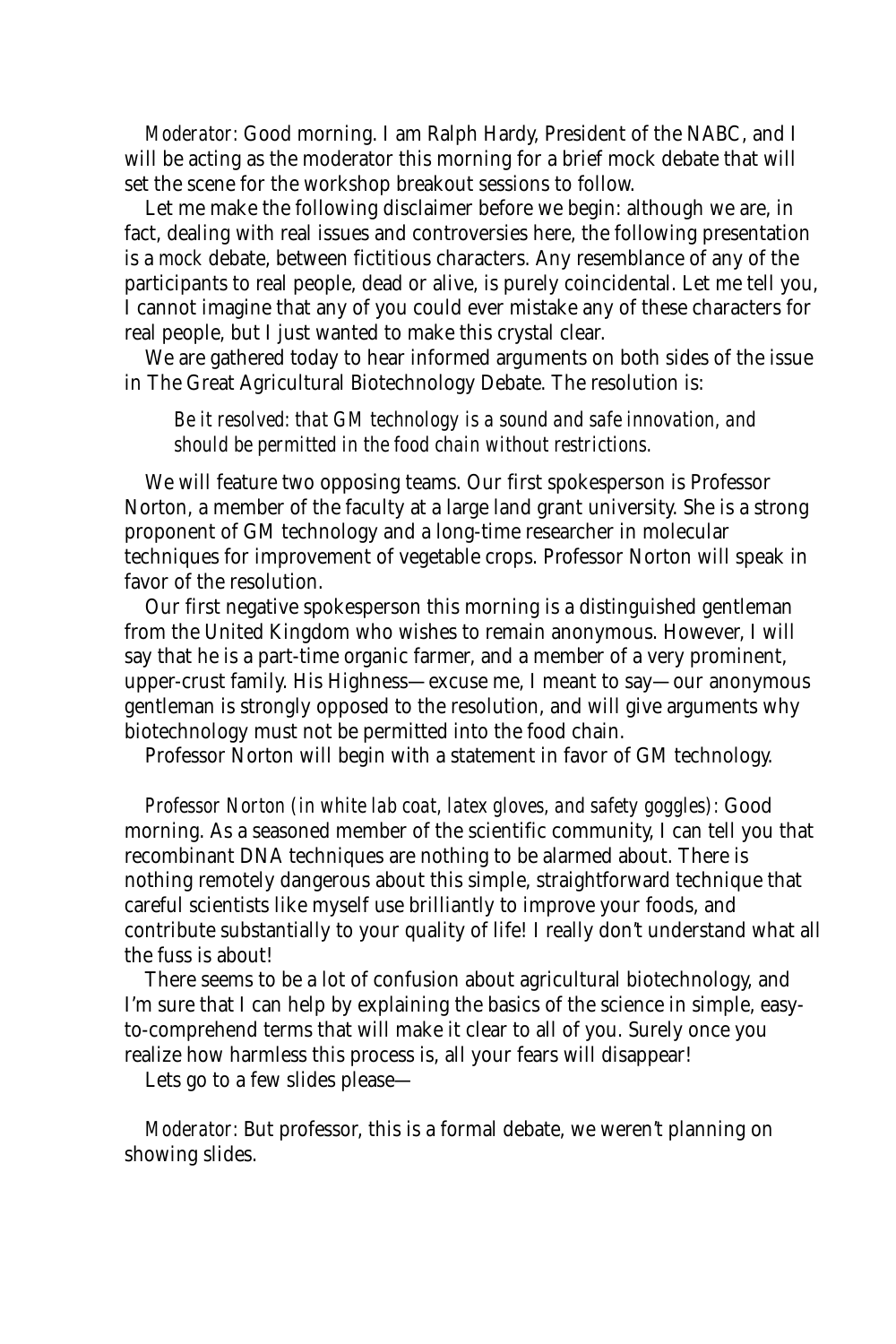*Professor Norton:* Pay attention, son. I'm a university professor. Of course I'm going to show slides. If you'd just dim the lights please…

We begin with deoxyribonucleic acid, or you can call it DNA for short. In plants and animals, genes are packaged here in chromosomes that carry the DNA—all the genetic information.

## (slide: a DNA molecule)

Quite simply, we take a valuable, good slice of DNA from one organism, and transfer it to another organism, in order to give the wholesome qualities of one plant to another. Let's just say we've taken a valuable gene from a healthy wild weedy plant, and use it to transform a garden vegetable or fruit. Usually we insert the gene of interest into the new plant with a nifty little device called a "gene gun."

(slide: a bullet passing through an apple)

Then we go through a simple series of steps to ensure that the gene of interest is present in the new and improved fruit or vegetable—this involves a series of specific steps—

(slides: a series of a dozen rapid-fire, highly complex figures from molecular genetics journals)

—I really don't have the time to go into the specifics here—you wouldn't understand it anyway—just trust us. We are scientists and are trained to do these steps flawlessly. Really very little could go wrong here. It is really quite marvelous. And after the process is completed, the final product is a dramatically improved fruit or vegetable variety for the betterment of mankind!

(slide: a truck-sized tomato)

Thank you very much.

*Moderator:* Thank you, professor. Next, we'll give our incognito gentleman a brief opportunity to question the professor's argument: your highness?

*Anonymous gentleman organic farmer (in designer suit with cravat, and with an obvious regal bearing):* Professor, I really must take issue with your statements. There is a sacred trust between mankind and our Creator, under which we accept a duty of stewardship for the earth! The task of growing food must not take place in the laboratory, but must be left where it belongs, in the hands of the Almighty helped by the traditional farmer!

*Professor Norton:* I assure you that the farmers are quite happy to be growing our improved GM vegetable crops!

(slide: happy farmer with large tomato)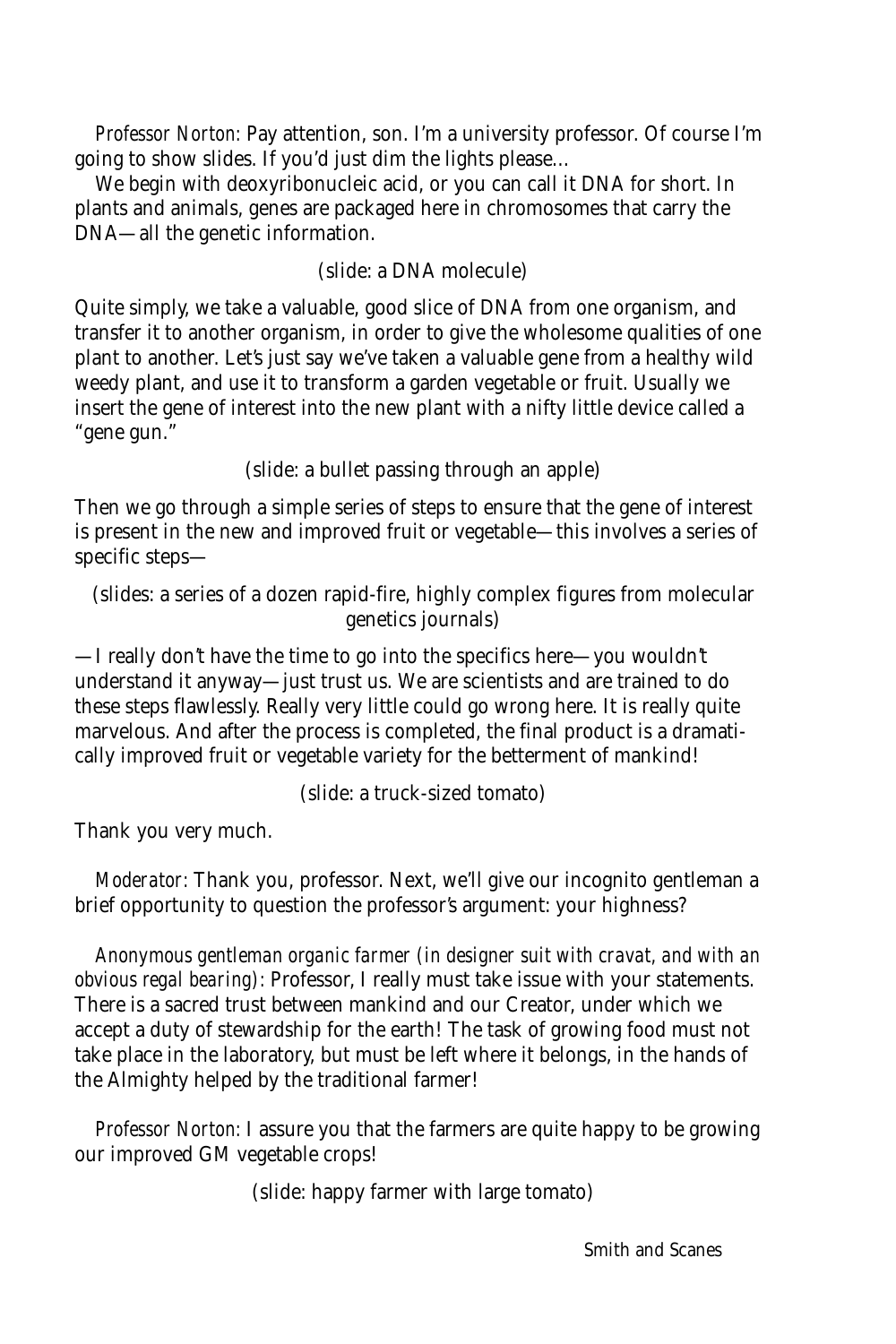*Anonymous gentleman:* Professor, if literally nothing is held sacred, what is there to prevent us treating our entire world as some "great laboratory of life," with potentially disastrous results? We want some control over the changes you are proposing! We want some assurance that indeed this process is safe! We want testing, and we want labeling of genetically altered products!

Professor Norton: Well, we can't always have just what we want, can we?

## (slide: Harrison Ford)

Moderator: All right, it's time to move on. Next, we'll hear counter arguments from the anonymous regal gentleman.

*Anonymous gentleman:* My good people, it is a very distinct pleasure to be in this august body. I am going to speak on areas of belief and faith. I am going to advocate a dismissal of this *(disdainfully)* "biotechnology." I am greatly distressed by this frivolous, artificial and uncontained transfer of genes between species of plants and animals. I advocate a return to the tried and true methods of our past.

In the area of medical biotechology, pharmaceutical companies spend vast sums on the manufacture and testing of synthetic drug products that can yield even vaster profits. Complementary and alternative medicine are as good as orthodox medicine, or, even in some instances, are better.

Similarly in agriculture, the future will need people who understand that sustainable development is not re-engineering Nature in an extension of global industrialization, but a reconnection with Nature—re-discovery of the essential unity and order of the living and spiritual world as in the case of organic agriculture and integrative medicine.

I happen to believe that if a fraction of the money currently being invested in developing genetically manipulated crops were applied to understanding and improving traditional systems of agriculture—which have stood the allimportant test of time—results would be remarkable.

One of the most commonly raised arguments by those in favor of GMOs is that they are necessary to feed the world. No one in their right mind would resist a technology that would solve the world's food shortages, if that were the one way forward. But where people are starving, lack of food is rarely the underlying cause. It is likely lack of money to buy food, distribution problems or geopolitical issues.

Agricultural research stations, all over the world, have begun to concentrate almost exclusively on biotech approaches. I can see why this is happening. To a researcher, such work is new, it is *modern*, it is exciting, and it attracts lucrative commercial sponsorship.

The best place to start looking for sustainability is in the traditional farming systems that have stood the test of time. But, of course, they can be improved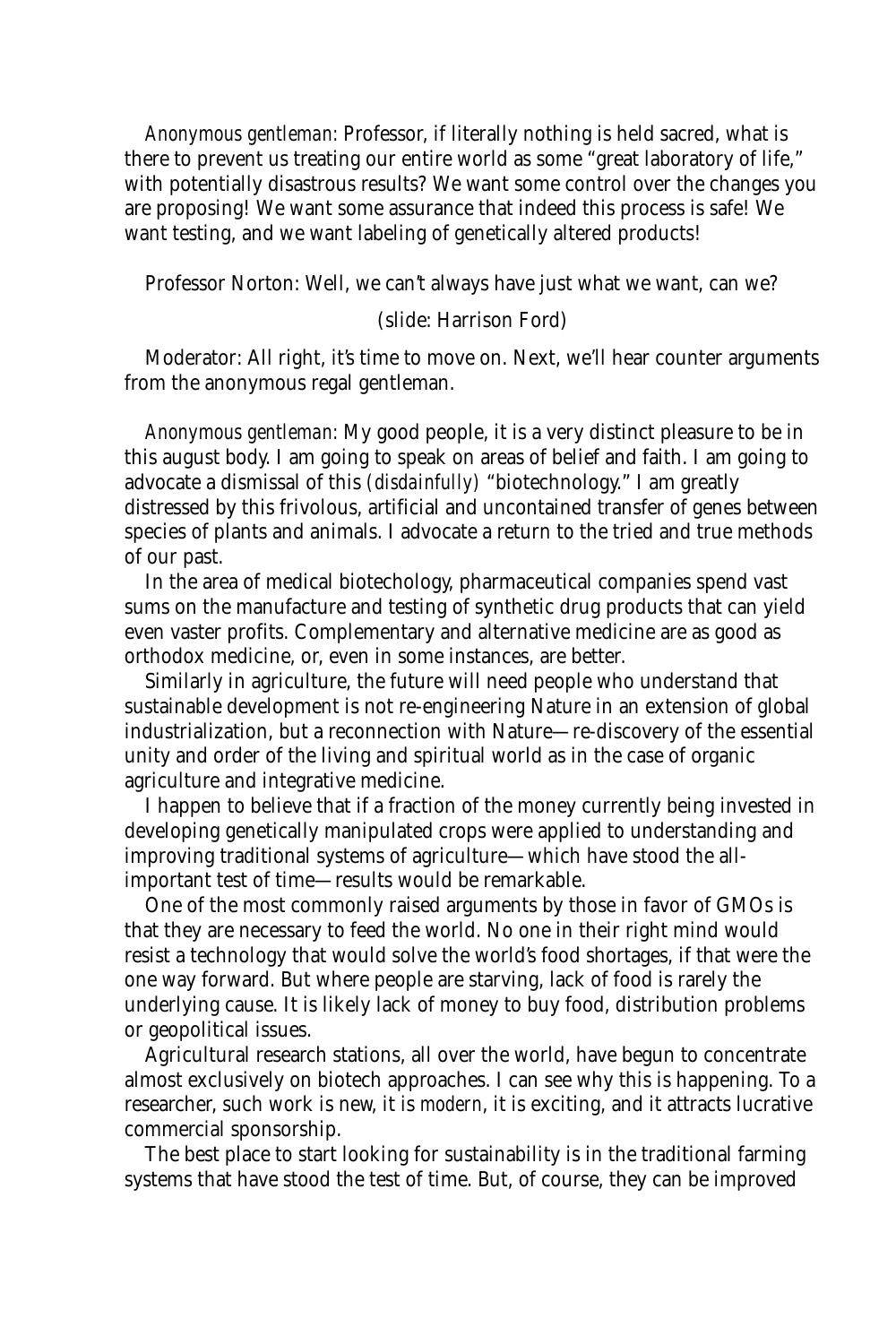by the application of new knowledge and modern equipment. The common features of sustainable approaches include making the best possible use of natural and regenerative processes and human ingenuity and teamwork.

Of course, whether sufficient surpluses can be generated to feed the teeming millions in the world's cities is another matter.

There is a sacred trust between mankind and our Creator, under which we accept the duty of stewardship for the earth. I oppose the artificial and uncontained transfer of genes between species of plants and animals. We should show greater respect for the genius of Nature's designs—rigorously tested over millions of years.

In summary, I wholeheartedly advocate that we scorn and abandon this GM technology in its entirety, and move back into a pure, wholesome, organic method of farming.

*Moderator:* Next, our second affirmative speaker has a chance to briefly question this gentleman's arguments. Ms. Braun is, in fact, an executive in a major commercial biotech industry. Ms. Braun, you may proceed with questions for your opponent.

*Ms. Braun (in business suit, with a briefcase and a pocket bulging with cash):* Well, I had intended to offer rebuttal comments to refute the arguments of my obviously arrogant opponent here, but shoot—that accent of his—I couldn't understand half of what he said, could you? In any case, I do not believe that his lame arguments have any real validity. They do not deserve a response. Who is he to question what we are doing? He's just another scientific illiterate.

I would rather just deliver my counter-arguments in favor of GMOs now, Mr. Hardy.

*Moderator:* Very well. Ms. Braun will now provide rebuttal statements, and provide additional evidence to make a case for GM adoption. Ms. Braun, please proceed.

*Ms. Braun:* I would like to point out to this audience that we in the biotechnology industry are on a mission of great consequence to help meet the demands for food and fiber in this rapidly expanding global economy.

Our sales in the US of bioengineered crops are \$200 million a year, and growing. These products—all thoroughly and rigorously tested—are now everywhere on your supermarket shelves.

The campaign of fear now being waged against genetic modification is based largely on fantasy and a complete lack of respect for science and logic. Genetic modification can reduce the chemical load in the environment, reduce the impact on non-target species, and reduce the amount of land required for food crops. There are so many real benefits from genetic modification, compared to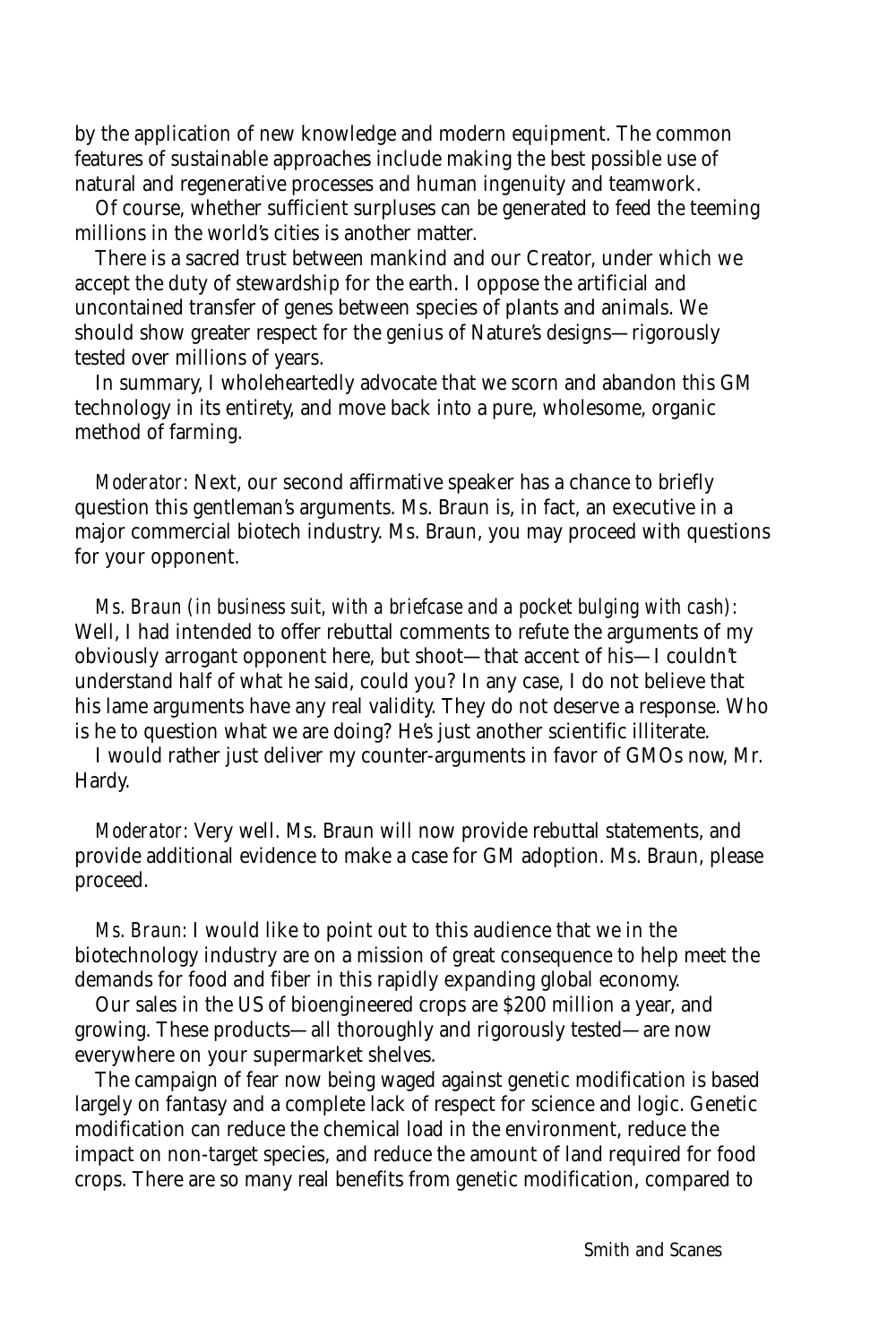the largely hypothetical and contrived risks, that it would be foolish to ban genetic modification.

Farmers across the country know that the benefits of biotechnology are real and very significant—not just for agriculture, but for consumers as well. For example, the Bt trait provides corn and cotton crops with natural resistance to pests that can cause tremendous damage. This in-plant protection provides a terrific environmental benefit because it lets farmers use less pesticide and in a more precise manner. Herbicide resistance in certain corn hybrids, and in some varieties of cotton and soybean, gives farmers the opportunity to effectively control weeds with fewer applications of more-benign products. These are just a few of the reasons why American farmers strongly support continued access to products of biotechnology, including all of those produced by our company.

This reduced use of chemicals and the fact that we now make a lot fewer trips over our fields with equipment are big pluses for the environment. These products also improve our efficiency tremendously. Economically and environmentally, American farmers and consumers cannot afford to lose access to the products of biotechnology. Those are the facts, pure and simple, in black and white, and in dollars and cents. I am sure that my opponent will be unable to find any way to disagree with the value biotech adds to our lives.

*Moderator:* And now a rebuttal and further opposition case-building from our second negative spokesperson, Damon Proudon, who is a founding member of an activist organization opposed to all technology and globalization.

*Mr. Proudon (in tie-dyed shirt, with long, wild hair, and a placard stating Ban the* Genes*):* I don't know why I'm here. I guess it's a token gesture. The establishment always plays these games. Well I can play the game as well as anyone.

I'm going to defend my position that GMOs need to be banned from this earth. I even wrote stuff down from the web. A teacher at Hunter College in New York described it for real:

*We are rolling to ecological collapse: rapid climate change and rising seas; ozone holes; loss of species and habitat; accelerated cancer rates; terminal forms of air, water, and soil pollution, as well as social, political and personal alienation and despair. All are rooted in the excesses of technology.*

In the era of economic globalization, the problems are magnified a millionfold. All-powerful global bureaucracies, such as the World Trade Organization, are preventing communities and nation-states from slowing the rate at which global corporations freely exploit the planet, dominate social systems, destroy local economies, and deploy the most powerful and dangerous technologies in history.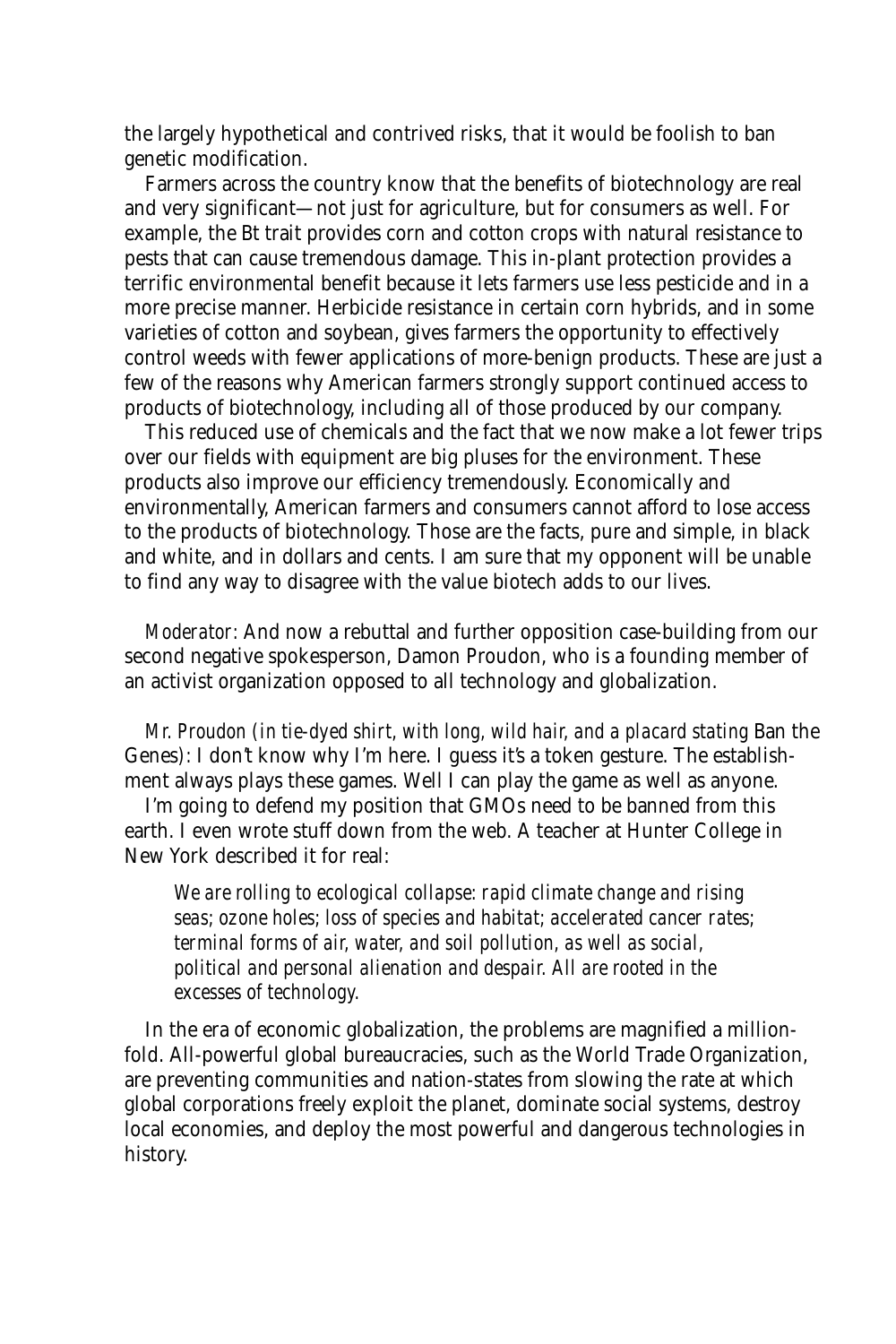Why have there been no referenda on the most dangerous technological trends: nuclear, biotechnology, transport, the globalization of industrial agriculture, corporate power, and global media concentration?

Ralph Nader—who spoke to this group last year during his heroic campaign for the presidency—is very clear about biotech:

*Genetic engineering has far outrun the science that must be its governing discipline…unknowns beg for investigation, before biotech corporations or their indentured researchers introduce unintended hazards into the environment.*

*Corporate greed has eclipsed sound science and the humility and caution that should be manifest. The result has been a rush to introduce genetically altered seed into the environment without adequate testing; a frenzy to patent genes, seeds and life forms and to extend monopolistic control over the very material of life (and) to foist genetically food on an unknowing public who would reject biotech food if notified and given alternatives.*

These genetically modified crops are such a con. Farmers have to buy seed every year. They can't just keep their seed. They have to buy pesticide—more and more of it—and it gets in my food. They've even come up with a way of making seeds that won't grow. The so-called terminator technology. I call it robbing poor farmers.

You say you'll feed the world, but biotechnology will increase hunger as farmers will be forced off their land or become serfs to the global ag-business monopolies.

Genetic engineering destroys the fragile environment; look at the monarch butterfly! I bet the scientists involved have felt pressure from the corporations! A scientist in Scotland got kicked out for coming up with the wrong results! Why should farmers in Africa and India be forced to buy genetically altered seed? You get monocultures and low yields unless they buy pesticides and artificial fertilizer from the same corporations.

I read somewhere that organic food can have much higher yields than these GMOs and hybrids, but farmers don't believe it because of the conspiracy between the monopoly corporations and the government—most of whom come out of big corporations and then go back to them with lots of money—and those supposed universities with all their corporate dollars. "Frankenfoods" are the result of corporate greed.

You scientists are in league with these global corporations and their governments. You want science based policy, yet when it comes to global warming caused by the same monopolies, what happens? I'll tell what happens: nothing! Kyoto scrapped! Surprised?